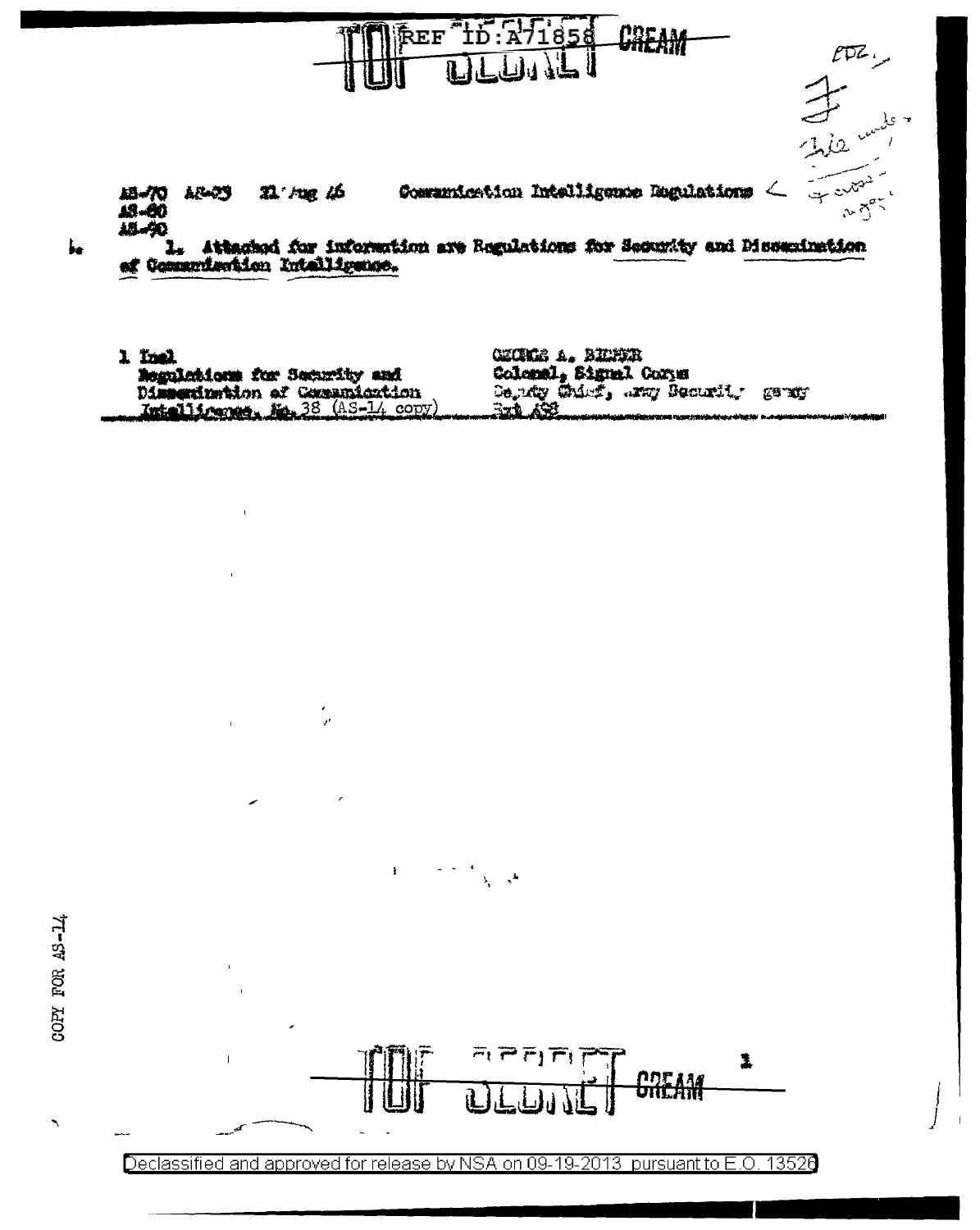REF ID<sub>(2</sub>71858)<br>AFSA-14<br>M Reg. No. 38 TOP SECRET GREAM  $\gamma\gamma$ K $^{-j}$ WAR DEPARTMENT REGULATIONS FOR SECURITY AND DISSEMINATION OF COMMUNICATION **INTELLIGENCE** 29 JULY 1946 TOP SECRET GREAM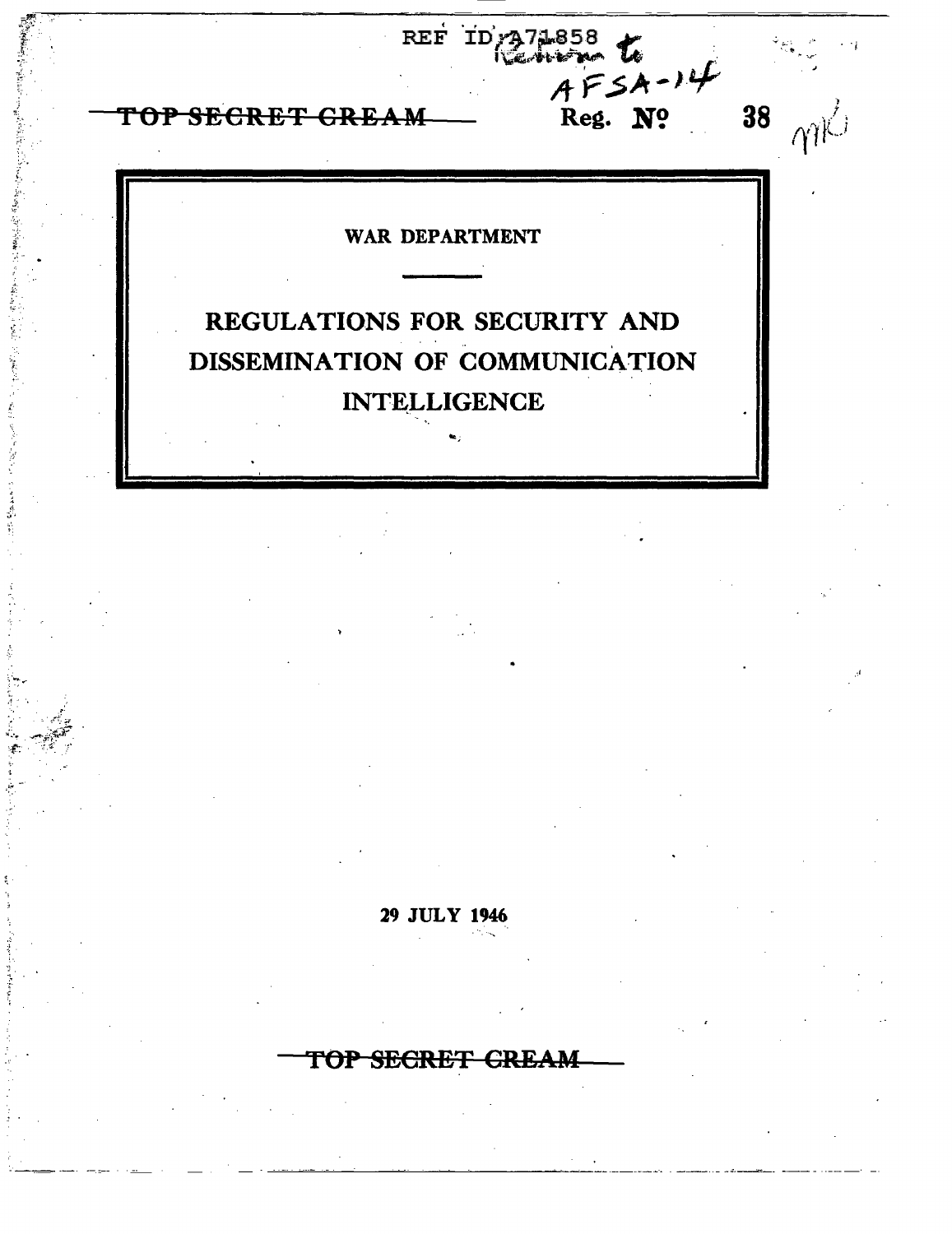# **REF ID:A71858**

TOP SECRET CREAM

## WAR DEPARTMENT

# REGULATIONS FOR SECURITY AND DISSEMINATION OF COMMUNICATION INTELLIGENCE

|  | Paragraphs |
|--|------------|
|  |            |
|  |            |
|  |            |

#### **Section I**

#### **GENERAL**

|  |  | r ur ugrupn |  |
|--|--|-------------|--|
|  |  |             |  |
|  |  |             |  |
|  |  |             |  |
|  |  |             |  |
|  |  |             |  |

#### 1. Authority, Scope, and Purpose.

- a. These regulations are issued by, and under the authority of, the Director of Intelligence, WDGS. They are an elaboration of AR 380-5, Safeguarding Military Information, with respect to Communication Intelligence.
- b. This document contains information affecting the national defense of the United States within the meaning of the Espionage Act, 50 U.S.C., 31 and 32, as amended. Its transmission or the revelation of its contents in any manner to an unauthorized person is prohibited by law.

#### 2. Definition of Terms.

- a. Communication Intelligence is intelligence produced by the study of communications not originated by United States authorities. The terms Communication Intelligence and Signal Intelligence are synonymous. Communication Intelligence is divided into two categories:
	- (1) Special Intelligence.

(2) Traffic Intelligence.

- b. Special Intelligence is that Communication Intelligence which results from the decryption of the text or substance of encrypted communications. Communication Intelligence obtained from plain language messages may, on occasion, be classed as Special Intelligence.
- c. Traffic Intelligence is that Communication Intelligence which results from analysis of communication networks, procedure signals, call signs, D/F bearings and other technical aids, i.e. intelligence obtained from intercepted communications by all means short of the actual decoding or decyphering of the text or substance of these communications. Communication Intelligence obtained from plain language messages is normally included in the Traffic Intelligence category. However, Communication Intelligence obtained from plain language messages or obtained by the process described above shall be classed as Special Intelligence if it clearly reflects the use of information derived from encrypted messages.

1

<del>OP SECRRT GRRAM</del>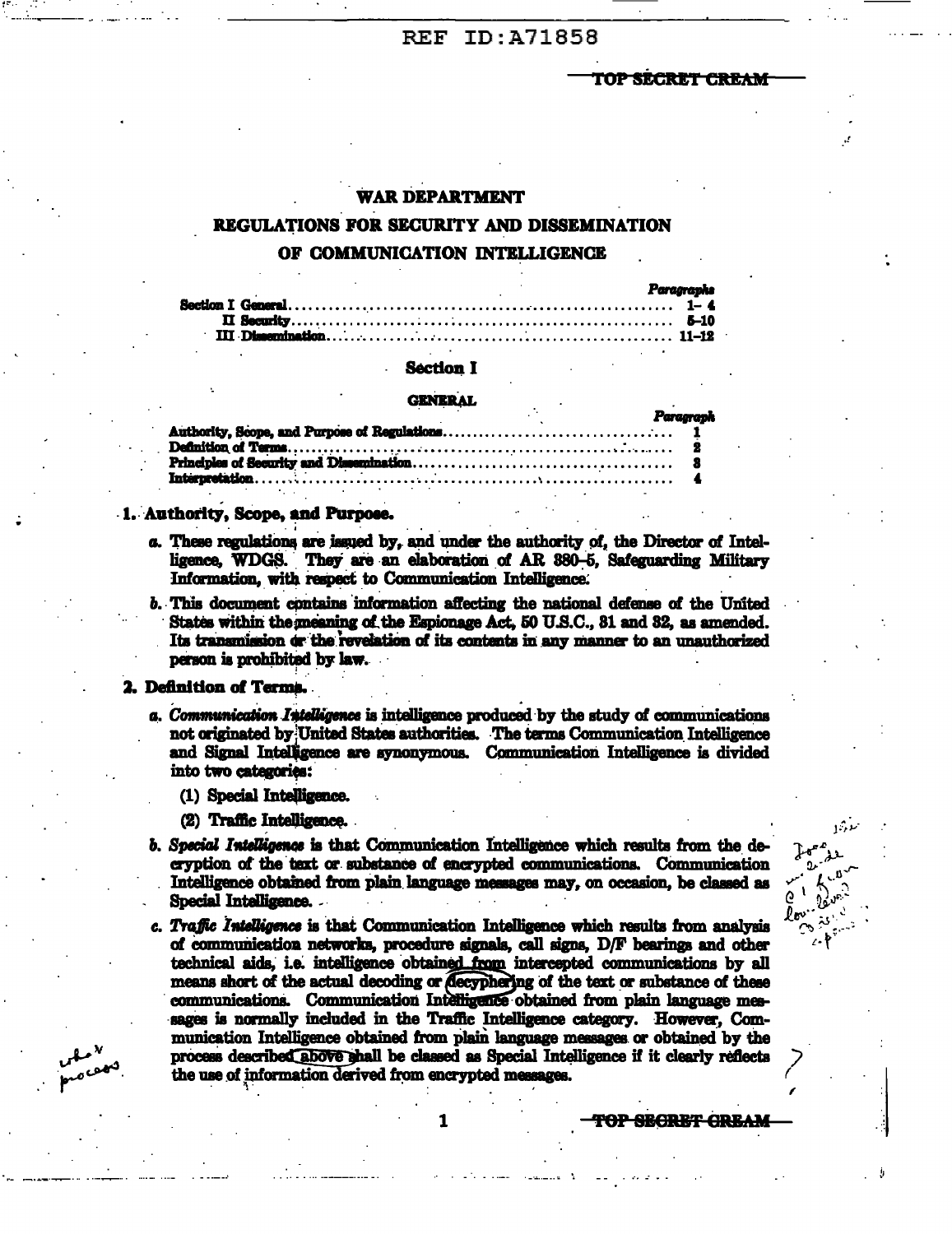"'

- d. Raw Traffic is the name given to a plain text or encrypted radio message as it is intercepted, showing certain intercept data, but containing no indication of processing for Communication Intelligence.
- *e. Indoctrination* is instruction in regulations, doctrines, and principles concerning Communication Intelligence designed to imbue the recipient with a knowledge of the source and an appreciation of the necessity for security of this type of intelligence.

## 3. Principles of Security and Dissemination.

*a.* The value of Communication Intelligence in war and m peace cannot be overestimated. Preservation of this most important source of intelligence is vital and depends entirely on the effective concealment from other governments of both {a) the degree of our success in this field and {b} the particular sources with which we have been successful. To accomplish this concealment, it is essential that the dissemination accorded to Communication Intelligence, and to all related or resultant information, be strictly controlled and limited. The physical security of related documents is not alone sufficient; it is essential that all references to its existence either direct or indirect be avoided except among authorized recipients.

what doe

∱ນີ

*b.* The time limit for the safeguarding of Communication Intelligence never expires. Although from time to time reports of alleged Communication Intelligence activities may· be broadcast or published, it is of the utmost importance that complete and absolute silence on such matters be maintained by those who have ever been connected with Communication Intelligence activities, and by all individual recipients of Communication Intelligence, whether past or present, unless they are freed from this obligation by an unmistakable and categorical order.

#### *4.* Interpretation.

All questions with respect to the interpretation or application of these regulations will be directed, through the most secure channels, to the Director of Intelligence, WDGS, or his authorized representative.

 $\frac{1}{2}$  TOP SECRET GREAM  $\frac{1}{2}$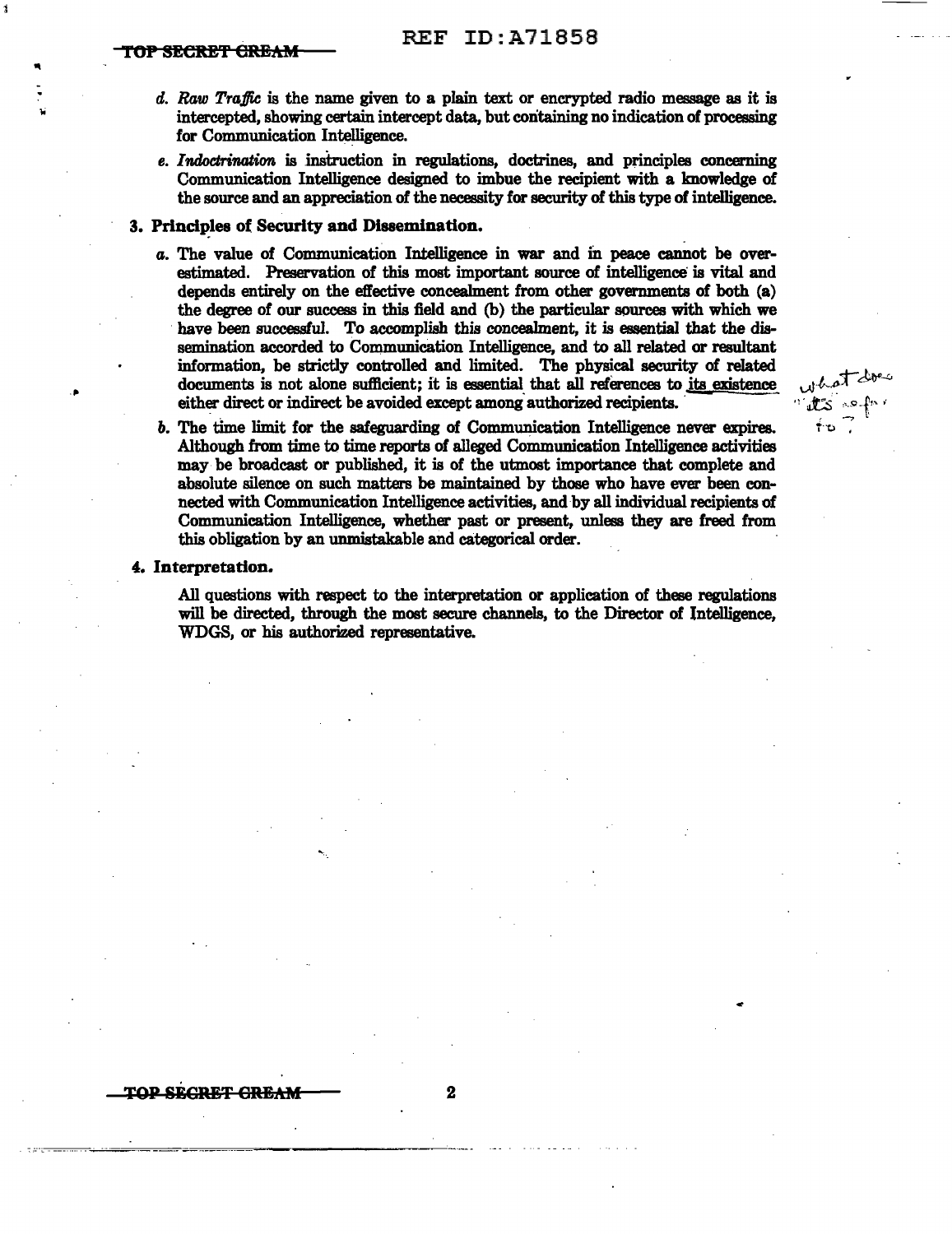# REF ID:A71858

## Section II

# **SECURITY**

| Paragranh |
|-----------|
|           |
|           |
|           |
|           |
|           |
|           |

### 5. Code Words.

- *a.* CREAM is the code word used to designate Special Intelligence.
- *b.* SPECIAL CREAM is the code word for an extremely restricted type of Special Intelligence of limited distribution within the list of authorized CREAM recipients.
- *c.* IVORY is the code word used to designate Traffic Intelligence.
- d. The applicable code word, in addition to the classification, shall appear on every sheet of paper which contains or discloses Communication Intelligence. This rule applies to maps and charts on which are plotted data and information derived from such sources. The code word shall be included in the text of every encrypted message conveying such intelligence and shall appear in plain language at the head of the decrypted version, except when such information is appropriately disguised for dissemination to an official who is not an authorized recipient as contemplated in paragraph llg of these.regulations. .
- *e.* The code word need not be used in connection with the exchange, use, or dissemination of technical matter sent by a center engaged in producing Communication Intelligence over cryptographic channels or cyphers expressly and exclusively provided for such technical matter. A center engaged in the production of Communication Intelligence may, at the discretion of the senior officer concerned, omit the classification and code word from its worksheets and similar documents used in technical operations within the center or between it and its intercept and D/F stations.

#### 6. Classification.

- *a.* Special Intelligence, technical matter pertaining to its production, and the code words CREAM and SPECIAL CREAM are classified TOP SECRET. This classification as well as the code word shall appear on every sheet of paper which contains or discloses the existence of this class of intelligence. This rule applies to maps and charts on which are plotted data and information derived from Special Intelligence.
- *b.* Traffic Intelligence, technical matter pertaining to its production, and the code word IVORY are classified SECRET. This classification as well as the code word IVORY shall appear on every sheet of paper which contains or discloses the existence of this class of intelligence. This rule applies to maps and charts on which are plotted · data and information derived from Traffic Intelligence.

3 **- TOP SEGRET GREAM**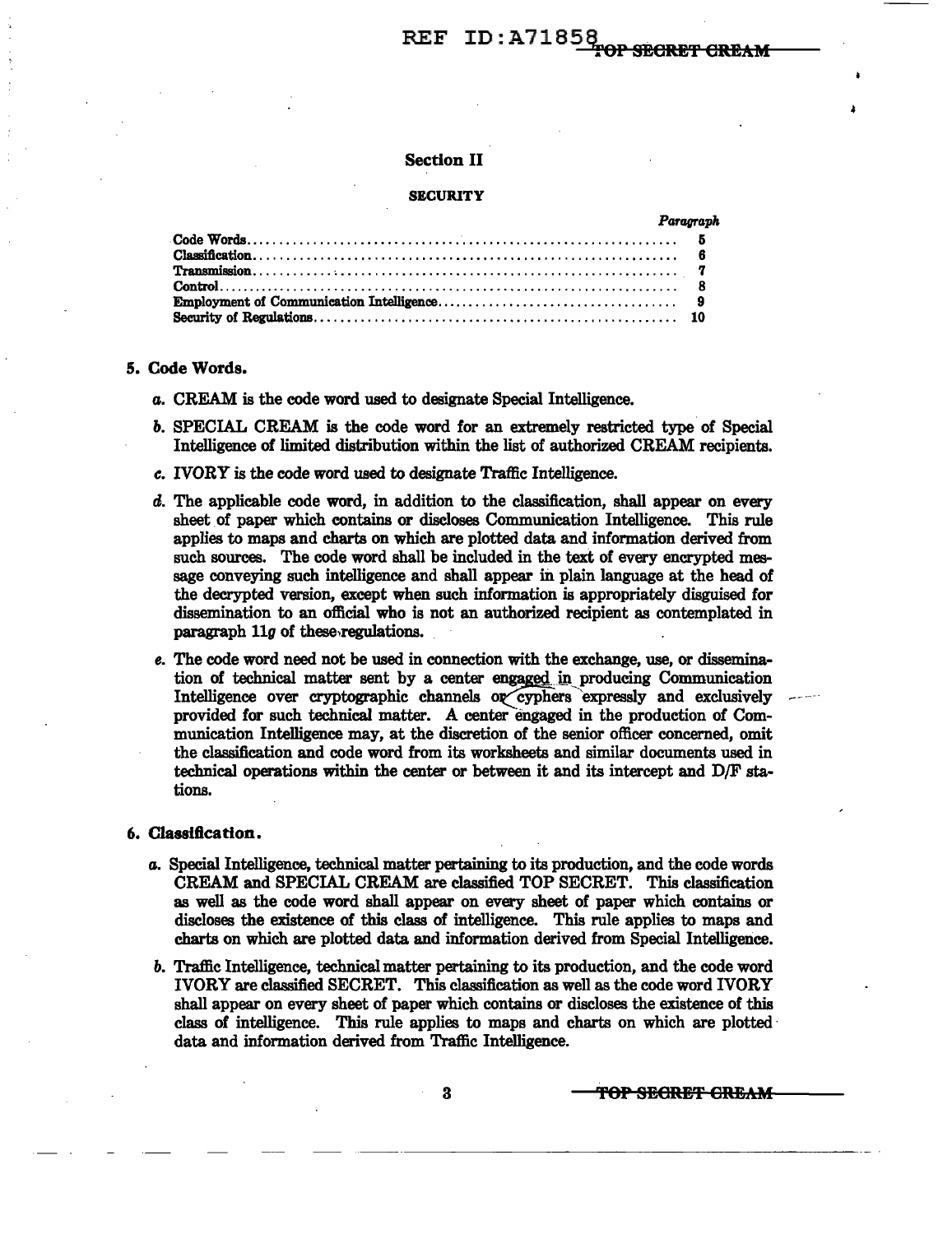# REF ID:A71858

#### TOP SECRET <del>CREAM</del>

c. Raw Traffic showing no evidence of processing for Communication Intelligence . purposes is classified CONFIDENTIAL. .

.. ----=....::···-:\_ -· .. :.·\_·,::-:-~::-·-::.:·-----:----=---==:-:--·-;.:::.,..: \_\_\_\_ ··:--.--~~,,...,.,;,,· """-,;;,,··-;;,.-'···-·""""·'--------------------------

- d. Communications which reveal actual success, progress or processes in the production of Communication Intelligence shall bear the appropriate code word designations even though they do not themselves reveal Communication Intelligence as such.
- e. The term Special Intelligence may be used in unclassified correspondence when not connected by inference, elaboration, or explanation with subjects which would disclose classified information.

#### 7. Transmission.

- *a*. Plain language transmission.
	- (1) Special Intelligence and TOP SECRET technical matter shall not be transmitted in plain language (unencrypted) except as follows:
		- (a) By officially designated courier, sealed, over routes approved by the Director of Intelligence, WDGS.
		- (b) By completely protected local communication systems exclusively internal to the centers producing and utilizing Special Intelligence.
	- (2) Traffic Intelligence and SECRET or CONFIDENTIAL technical matters shall not be transmitted in plain language (unencrypted), except as follows:
		- (a) As provided in 7a (1) above.
		- (b) By protected postal channels over routes approved by the Director of Intelligence, WDGS.
- *b.* Encrypted transmission.
	- (1) Special Intelligence and TOP SECRET technical matters transmitted in encrypted form shall be in the cryptographic systems expressly provided for this purpose and in no other.
	- (2) Traffic Intelligence and SECRET or CONFIDENTIAL technical• matter transmitted in encrypted form shall be in the cryptographic systems expressly provided for this purpose or in the highest grade cryptographic system available.
- c. Raw Traffic will be transmitted in the special cryptographic systems expressly provided for this· purpose, or in the intercepted form by officially designated courier over approved routes.

#### 8. Control.

*a.* The number of persons authorized to have access to Communication Intelligence must be restricted to the absolute minimum consistent with the effective accomplishment of assigned missions.

···i *r* ~

- *b.* All instruction in the handling and use of Communication Intelligence that may be authorized by the Director of Intelligence to be included in the curriculum of a Service School will be in accordance with these regulations.
- c. All persons handling Communication Intelligence shall be specially indoctrinated before being permitted access to this class of intelligence.
	- (1) Indoctrination will include the execution of an oath binding the signer to secrecy concerning Communication Intelligence.

TOP SECRET CREAM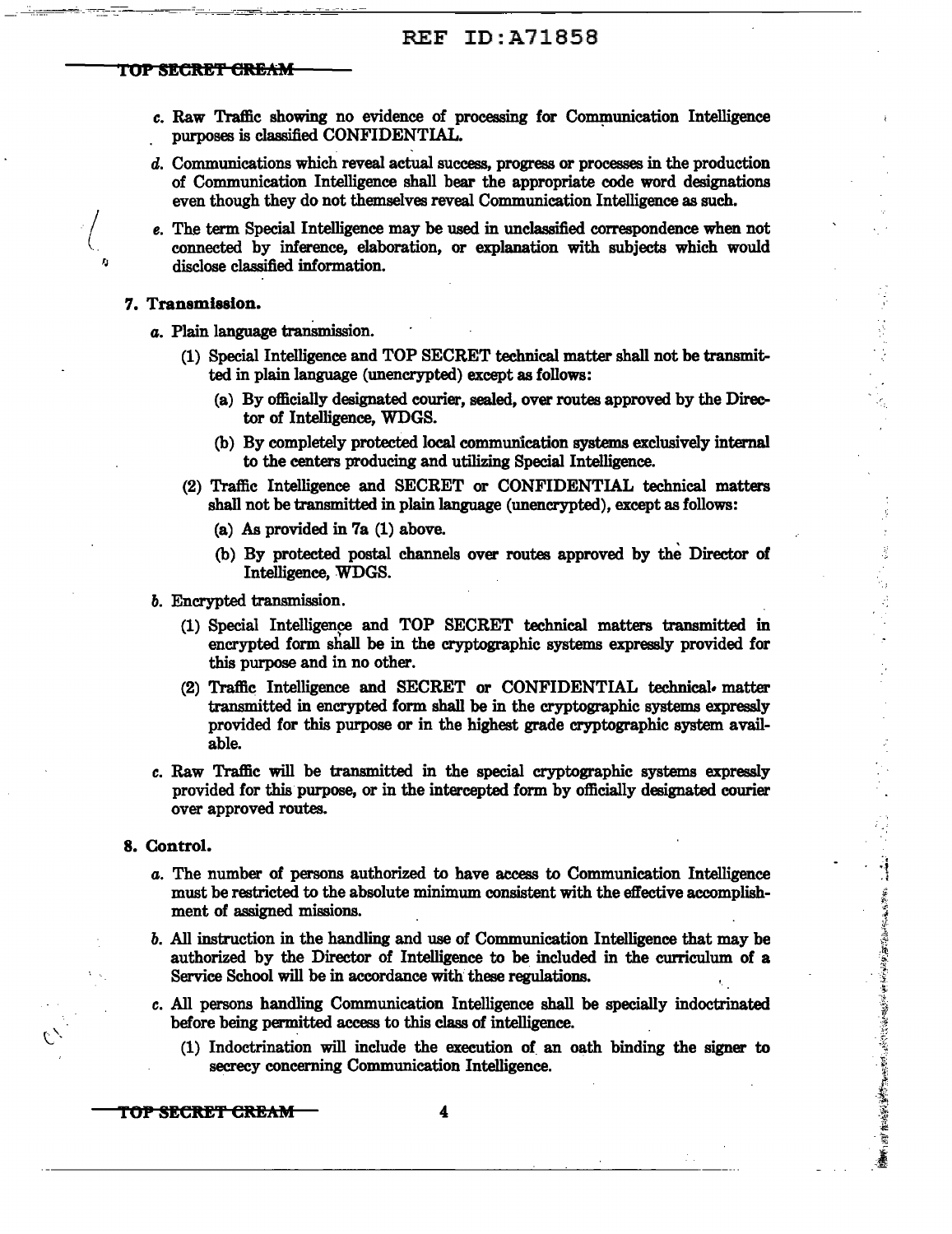- (2) Responsibility for the indoctrination of appropriate personnel rests with the Director of Intelligence, WDGS, or with his representative in the Theater of Operation or on duty with a major command or agency.
- (3) Prior to the indoctrination of persons who are to be entrusted with Communication Intelligence, an inquiry as to the loyalty, integrity, and discretion of such persons will be made through authorized channels to the Director of Intelligence, WDGS, who will conduct an investigation and report the results to the Commander originating the request. In cases where the urgency of the situation requires that an individual be indoctrinated before final report on the investigation is received, the Commander of a Theater of Operations, Major Command, or Agency may personally certify in writing that the individual's reliability justifies indoctrination.
- $(4)$  Individuals need not be indoctrinated in order to receive  $(a)$  D/F fixes and bearings classified CONFIDENTIAL; (b) Certain categories and series of plain language intercepts from commercial circuits classified CONFIDENTIAL; (c) Certain categories and series of plain language intercepts from military circuits classified SECRET, provided the source is disguised.
- d. If an officer relinquishes a post which has permitted him access to Communication Intelligence, he automatically relinquishes his right to see such material and will sign an undertaking to that effect.
- *e.* No person who is a current recipient of Special Intelligence or who is engaged in its production shall, without special authority, be committed to a hazardous undertaking which might subject him to capture or questioning on these matters either in time of peace or war.

### 9. Employment of Communication Intelligence.

- *a.* In time of war, the full value of Communication Intelligence cannot be realized unless operational use is made of it. However, when action is contemplated in the light of Communication Intelligence, the possibility of compromising the source shall always be borne in mind and this danger shall always be weighed against the military advantage to be gained. A minor advantage is not sufficient ground for risking the· compromise of any Communication Intelligence source. When the decision is made to take action based on Communication Intelligence, studied effort shall be made to ensure that such action cannot be attributed to Communication Intelligence alone. In every case, unless the senior officer concerned, after full consideration of the risks involved to the source, considers it completely impracticable, action against a specific target revealed by Communication Intelligence shall be preceded by appropriate reconnaissance or other suitable deceptive measures to which the enemy can reasonably be expected to attribute the action.
- *b.* In time of peace, the principle that the conservation of Communication Intelligence sources is a paramount consideration affecting any action taken in the light of Communication Intelligence shall be rigidly upheld.

#### 10. Security of Regulations.

7

*a.* These regulations shall be transmitted only over channels authorized for the transmission of CREAM and shall be made available only to persons authorized to receive CREAM.

------~~------------ ...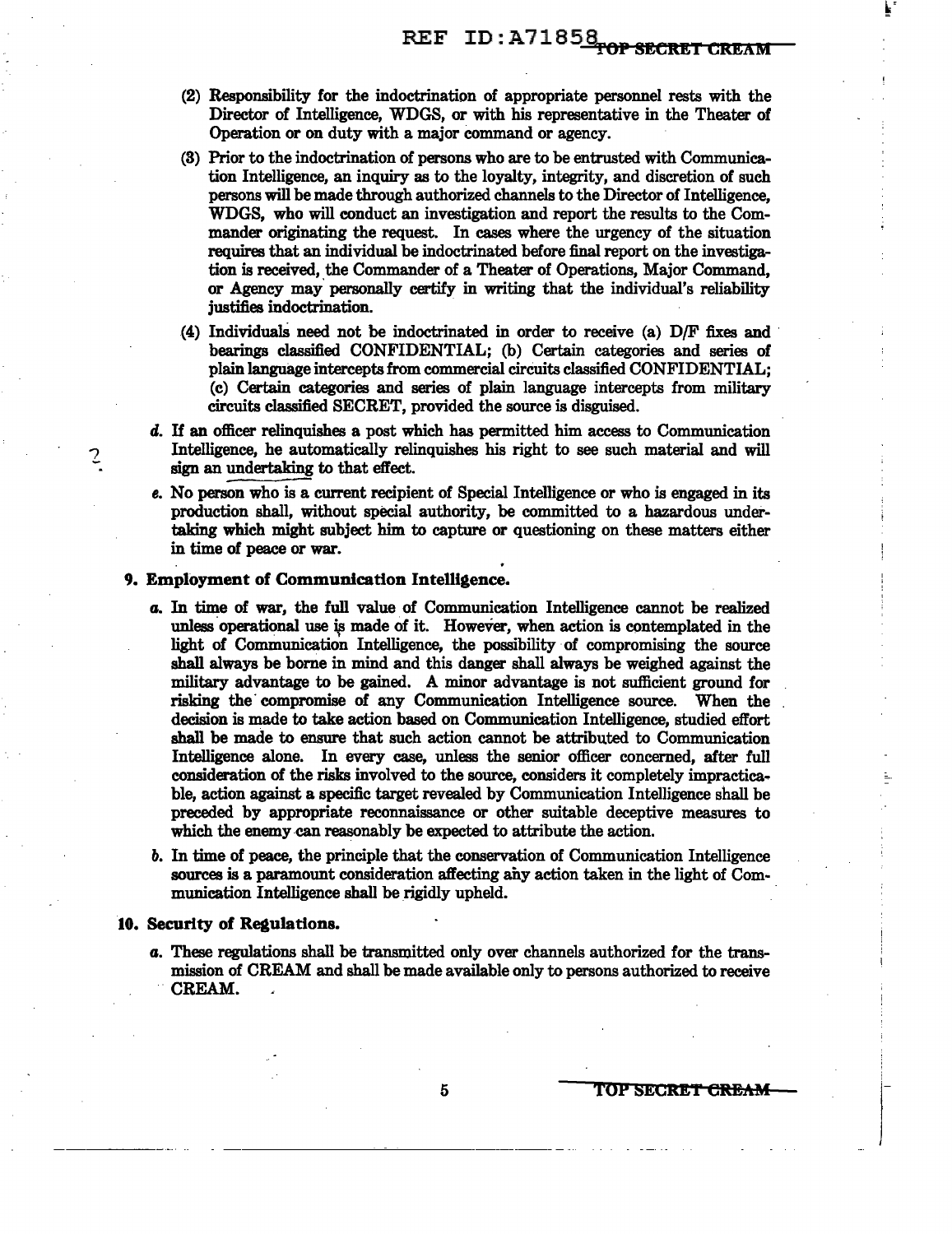·-~~ ·~ *:·;.-*

人名英格兰人姓氏麦克

<·. '

医细胞

.": .,

## Section III

#### DISSEMINATION

| Paragraph |  |
|-----------|--|
|           |  |
|           |  |

#### 11. Dissemination Procedures.

- *a. Dissemination Agencies.* Communication Intelligence will be disseminated only by agencies designated by the Director of Intelligence, WDGS.
- **b.** Special Security Representatives. The Director of Intelligence, WDGS, may attach to each theater having headquarters authorized to receive Communication Intelligence, an officer, with such assistants as may appear desirable, who will represent the War Department in all matters involving the security, transmission and exchange of Communication Intelligence and who will supervise all special security personnel within such theater. Such officers, who will be known as Special Security Representatives (S.S.R.), and their assistants, Special Security Officers (S.S.0.), will be attached to theater headquarters for administration only.
- *c. Special Security Officers.* Special Security personnel, to be known as Special Security Officers (S.S. 0.), will be attached by the Director of Intelligence, WDGS, to each headquarters entitled to receive Communication Intelligence. Such personnel for purposes of administration will be subject to theater control. They will hold special cryptographic systems, or special settings of machine ciphers, for the transmission of Communication Intelligence and will have sole responsibility for (1) decrypting all Communication Intelligence messages received at the headquarters to which they are attached and safe delivery of the decrypted texts to authorized recipients and (2) encrypting all Communication Intelligence messages sent from such headquarters. They will also advise recipients at such headquarters regarding security in the handling of Communication Intelligence and the enforcement of these regulations.
- d. Communication Personnel. Where necessary to provide for the prompt transmission of Communication Intelligence messages, special communication personnel will be attached to disseminating centers and operational headquarters and will be responsible for maintaining direct radio communication between such centers and headquarters.
- *e. Physical Handli11.g of Materials.* 
	- (1) No CREAM material; and only such records as cannot give any clue to the nature of the source, may be kept at any operational headquarters below an Army Group or an headquarters of an Army Air Force, except by an S. S. 0. provided with adequate means for emergency destruction. It is the duty of the S.S. 0. to maintain an accurate record of.all copies of messages delivered to any headquarters and, in the case of distribution to formations below Army Group or an headquarters of an Army Air Force, to retrieve and destroy them. The length of time commanders may retain CREAM messages depends on their proximity to the enemy, but destruction should normally take place as soon as the necessary action has been taken. It is the responsibility of the

 $\frac{3}{2}$ 

TOP SECRET GREAM  $-$  6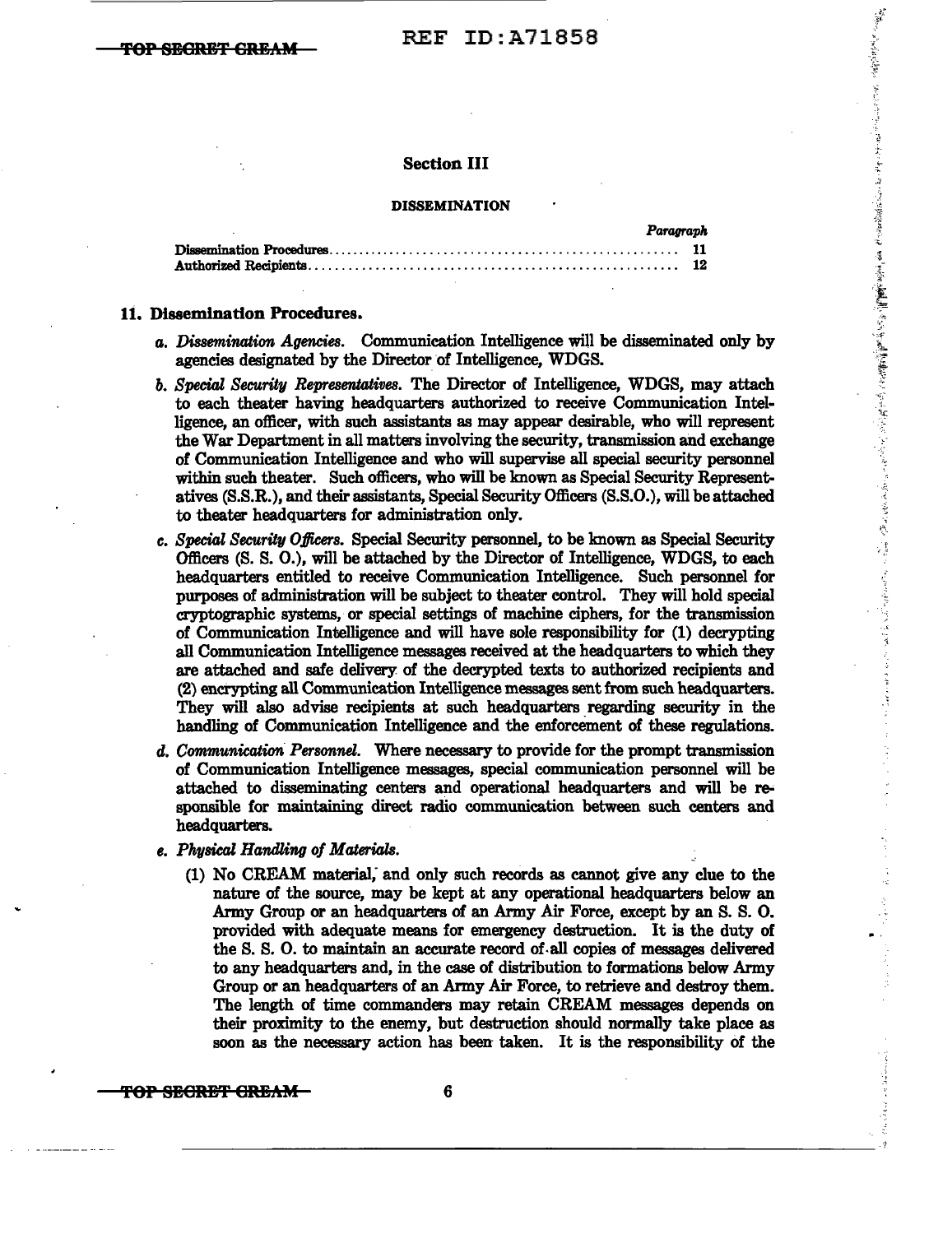senior S. S. 0. attached to any headquarters to destroy all messages and documents containing CREAM and all special cryptographic material, should he consider that the situation warrants such action.

- (2) Special measures will be taken to insure that all CREAM material is at all times so handled and kept that no unauthorized person can obtain access to it. Recipients of CREAM at operational commands under no circumstances may carry on their persons, or dispatch outside their headquarters, CREAM messages which have been delivered to them. Ordinarily, CREAM may be received, discussed or worked upon only in a room which is reserved for that purpose alone and to which no person who is not authorized to receive CREAM has access. When it is impossible to set aside a room exclusively for this purpose, a room or other segregated place shall be provided which recipients may use periodically, or when required, for reading, discussing or otherwise using CREAM. When eircumstance8 require that a commander or other recipient receive or discuss CREAM at any other place, every precaution shall be taken to insure that no unauthorized person shall see such material, that such discussion does not take place within the hearing of any unauthorized person, and that the CREAM material is retained only for the minimum period of time necessary for reading and discussing it.
- *f. Mixing of Communication Intelligence With Other Intelligence.* Any summary, report, estimate, appreciation or other paper based upon or including information from CREAM sources automatically becomes subject to the same security regulations concerning dissemination, distribution, handling and use, as the CREAM material itself, unless
	- (1) the information has also been received from other sources, or (2) the information relates to Order of Battle and (a) sufficient time has elapsed to make it reasonable for the enemy to assume that the information was obtained from other sources known by the enemy to be available to us, and (b) the Theater Commander has specifically authorized such information to be so included.

In any case, the source of such information shall not be disclosed. (In view of the above, it is evident that, in order to avoid subjecting information not from CREAM sources to the special security requirements for CREAM, such information should not be mixed with CREAM except when absolutely necessary.)

*g. Dissemination in Disguised Form.* In the event that information derived from Communication Intelligence must be supplied to officials other than approved recipients for necessary action, instructions will be issued to such persons in the form of operational orders, or other communications, so worded that, if captured, the source could not be identified as Communication Intelligence. Only essential specific items will be transmitted and names, times, positions, and other data identical with that from the original decrypted *texts* must be carefully disguised. If it is to be transmitted by a means exposed to interception, it shall be encrypted in the available cryptographic system of greatest security and most limited distribution. The code words CREAM, SPECIAL CREAM or IVORY shall not be used in connection with such communications.

•

*h. Prohibition Against Use for Commercial Advantage.* Communication Intelligence shall never under any circumstances or in any form be disseminated to any Command, Department, Agency, Organization, Office, or individual from which or from whom it might reasonably be expected to find its way, officially or unofficially, into the possession of any person or group who could use it for commercial competition or commercial gain or advantage.

7 **TOP SECRET CREAM**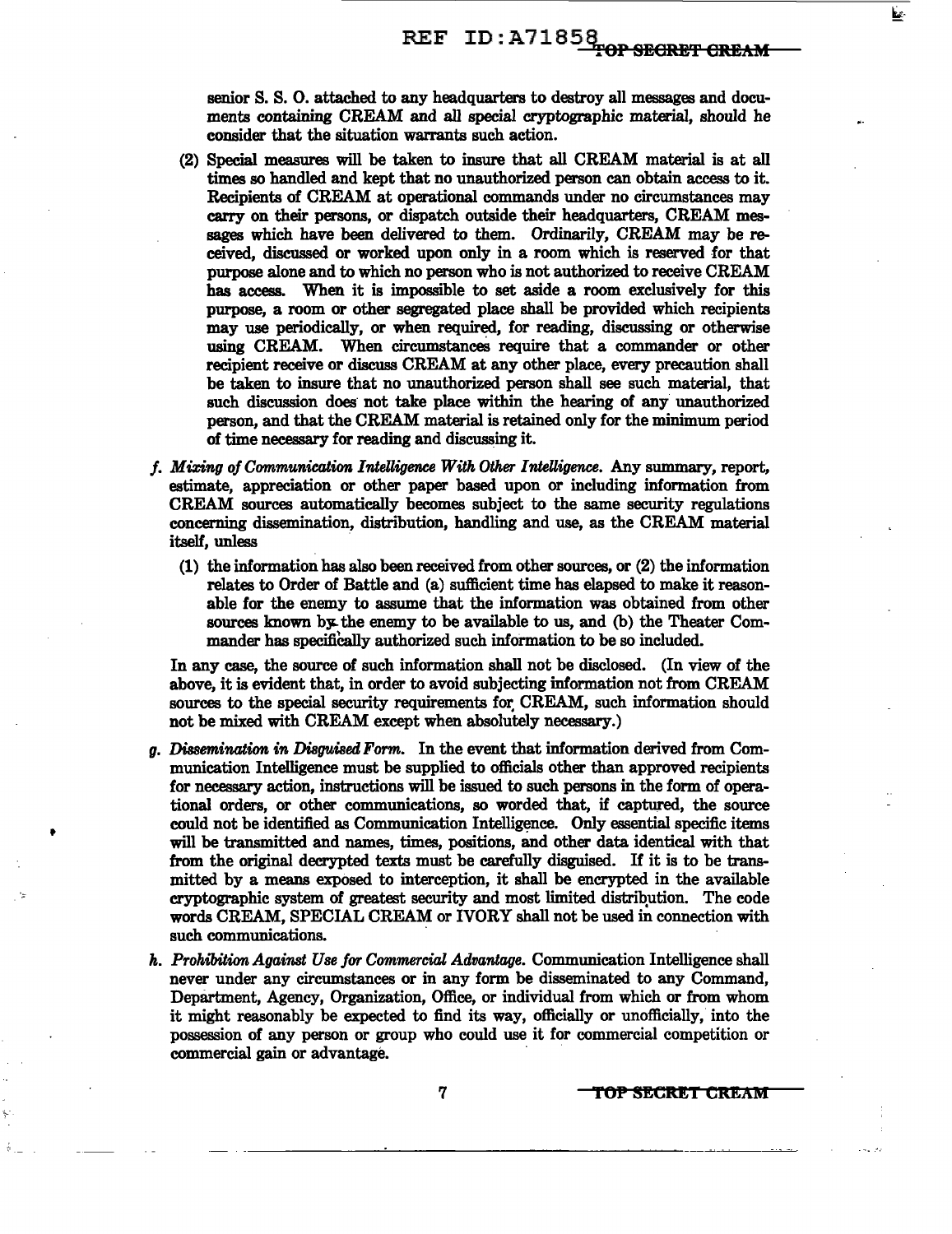#### 12. Authorized Recipients.

- *a. To Whom Disseminated.* The principle of dissemination is based on "the need to know". Each item of Communication Intelligence shall therefore be made known only to those individuals who require it in the performance of their duties and who have been appropriately indoctrinated in accordance with paragraph Sb. above.
- *b. Limitation as* to *Echelon.* The levels upon. which CREAM may be disseminated, and the number of officers at any level authorized to receive it, are rigidly restricted, as follows:
	- (1) CREAM will not be made available to staffs below the level of the headquarters of an Army or Army Air Force except that (a) CREAM may be passed in the form of operational orders to lower formations, as provided in paragraph  $11g$ . above, and (b) in exceptional circumstances making it imperative, the Commander-in-Chief of the Theater may authorize CREAM to be passed to lower fonnations down to the level of divisions or equivalent Air Force formations if they are operating independently, but only in strict accordance with paragraph 7 above and only if the physical security of the receiving head. quarters is assured. .
	- (2) Within headquarters authorized to receive CREAM, it may be made available only to officers holding the following posts:
		- (a) Commander and his Deputy Chief of Staff and his Deputy Senior Intelligence Staff Officer Senior Operations Staff Officer Senior Planning Officer 1 At Army Group, Army Air Force or Senior Signal Officer higher level Senior Signal Intelligence Officer

·,

.•.

f

- (b) Additional intelligence and operations staff officers absolutely necessary for its handling and use, as specifically authorized in each instance pursuant to paragraph 12c. below, except that in the case of formations below the level of Army or equivalent Air Force formations, no recipients may be authorized in addition to Commander, Chief of Staff, and senior intelligence and operations staff officers.
- (c) No officer will be entitled to receive CREAM solely by reason of his rank· or the post which he holds.
- (3) In time of war or.national emergency, it may be found necessary to sub-divide both Special Intelligence and Traffic Intelligence into smaller . categories in order to permit certain. classes of Communication Intelligence (compromise of which would not endanger the more important sources) to be distributed to special agencies and lower echelons of military forces which, for security reasons, would not normally receive other Communication Intelligence.
- *c. Additional Recipients.* In the event that a Commander considers it essential that any officer in addition to those specificially enumerated in paragraph  $12b(2)(a)$  above should be authorized to receive CREAM, he will request such authorization from the Director of Intelligence, WDGS, through the S.S.O., giving reasons for the request.
- d. Communication Between Recipients. Communication between recipients on matters which in any way concern Communication Intelligence, whether in the form of queries, comments, summaries or appreciations, will be transmitted only over the channels authorized in paragraph 7 above. If any recipient considers it essential

 $\overline{TOP}$  SECRET CREAM  $\overline{O}$  8